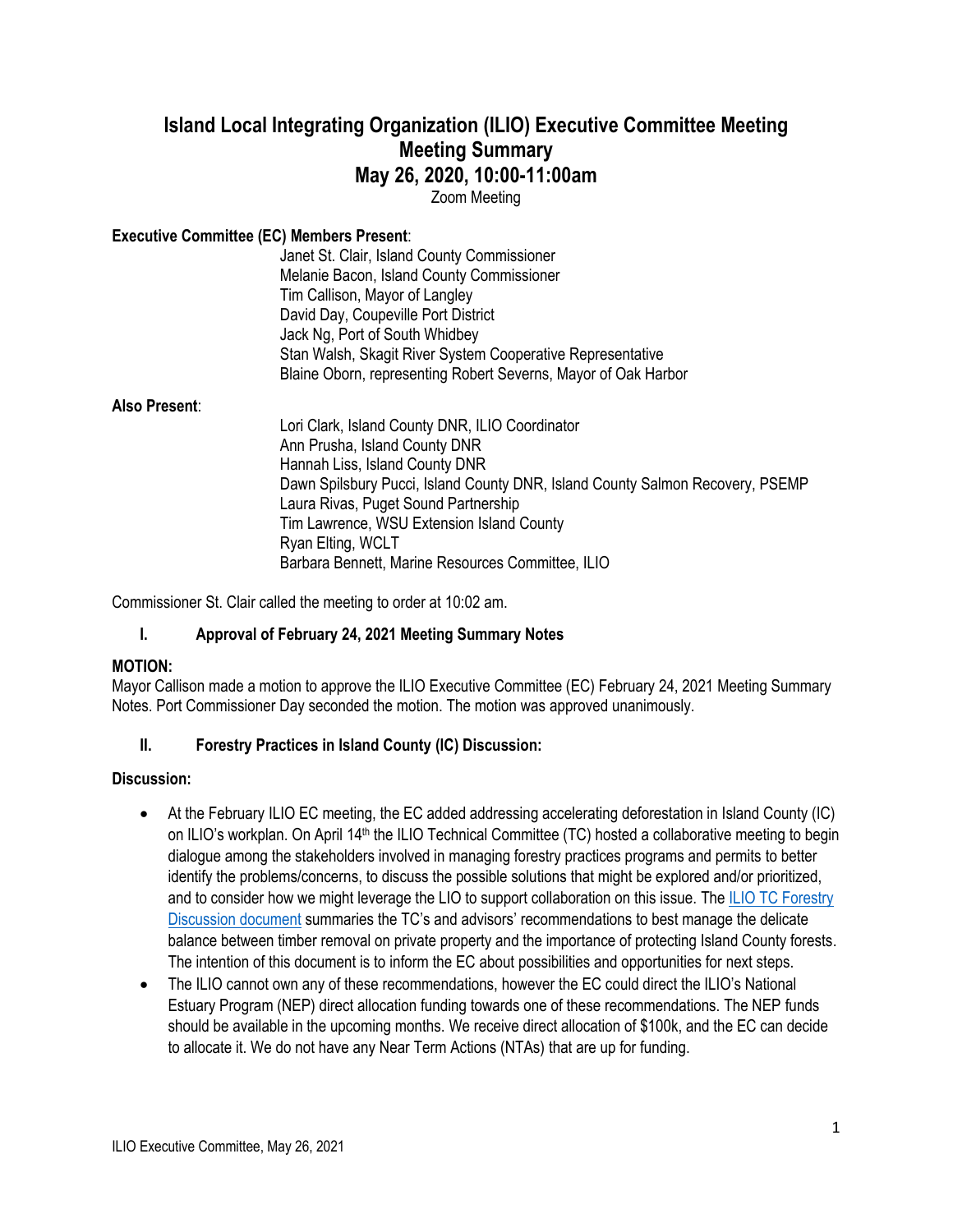- Kevin Zobrist sent feedback to Commissioner St. Clair. She will share this feedback with the group. We have two critical educators. Conservation Districts (CDs) advise property owners, and Washington State University (WSU) Extension is the lead on timber management plans.
- The Puget Sound Conservation Districts (PSCD) have an [NTA](https://actionagenda.pugetsoundinfo.wa.gov/Project/Detail/13234) that could direct funding to the Whidbey Island Conservation District (WICD) and/or the Snohomish Conservation District (SCD) to provide forest health management technical assistance to help small acreage forest landowners protect forest areas from land conversion, meet ecosystem restoration priorities, and improve stormwater quantity and quality.
- Lori then walked the group through the IC Sustainable Forestry Document and highlighted key points.
	- o Communication: Improved Inter-Agency Communication
		- IC needs to create incentives for small forest landowners, support education & outreach, and offer information/flyers on conversion as an option (it is better than a moratorium).
		- Commissioner St. Clair commented that IC Planning and Public Works are important as we look at some of these questions. She applauded Mary Engle for getting moratoriums back into the system. This work has begun.
		- Most of the recommendations in this document aim to add options for landowners, not remove their rights to harvest timber. Many of the landowners who come to WICD are looking for options to keep their forests intact yet they do not have a tax incentive to manage forest as an ecosystem service.
	- o Communication: Buyer Notification
		- Budd Westcott from the Washington Department of Natural Resources (WADNR) worked with Mary Engle to add a forestry parcel layer into ICGeoMap to provide Designated Forest Land (DFL) information, plans, and highlight parcels under a 6-year moratorium as a tool that permit reviewers can incorporate into the permit intake process.
		- There was discussion about the 6-year moratorium. It is a state statute, and some counties have longer moratoriums. Commissioner St. Clair would like to see research done on other moratoriums. Increasing the moratorium would mean including this in county code. Six years is not a lot of time for regeneration. A 6-year moratorium allows time for invasive species establishment, and that should be addressed. Commissioner St. Clair would like to see Seth Luginbill of IC Noxious Weeds be involved. There are practices, such as buffer strips, that can be implemented to reduce noxious weed spread.
	- o Education and Outreach
		- We must have an NTA to receive funds from this Action Agenda (AA) item. Lori urged partners to look into this funding. The PSCDs have an NTA that could direct funding to the WICD and/or the SCD to provide forest health management technical assistance to help small acreage forest landowners protect forest areas from land conversion, meet ecosystem restoration priorities, and improve stormwater quantity and quality. They could do outreach to landowners about their options and how to properly manage forested land.
		- Kevin Zobrist, WSU Extension, has a lecture series that can help with education. He does coached management plans with the outcome of people completing forest management plans that are usually well received by the Assessor's Office.
		- Going forward, it will be important to make the distinction between a regeneration harvest (e.g., clear-cut and replant) and deforestation (clear and build houses). They appear to be used synonymously but have very different implications.
		- Commissioner St. Clair commented that she wants to ensure that the group focuses on surface water outcomes. We are better able to manage outcomes to surface water rather than drinking water. Tim Lawrence commented that the literature supports this.
		- There is mention of CDs assisting landowners with management plans. While they provide some technical assistance (more now that Stacey Dixon has been hired) most work done with landowners in IC relative to management planning is done by WSU and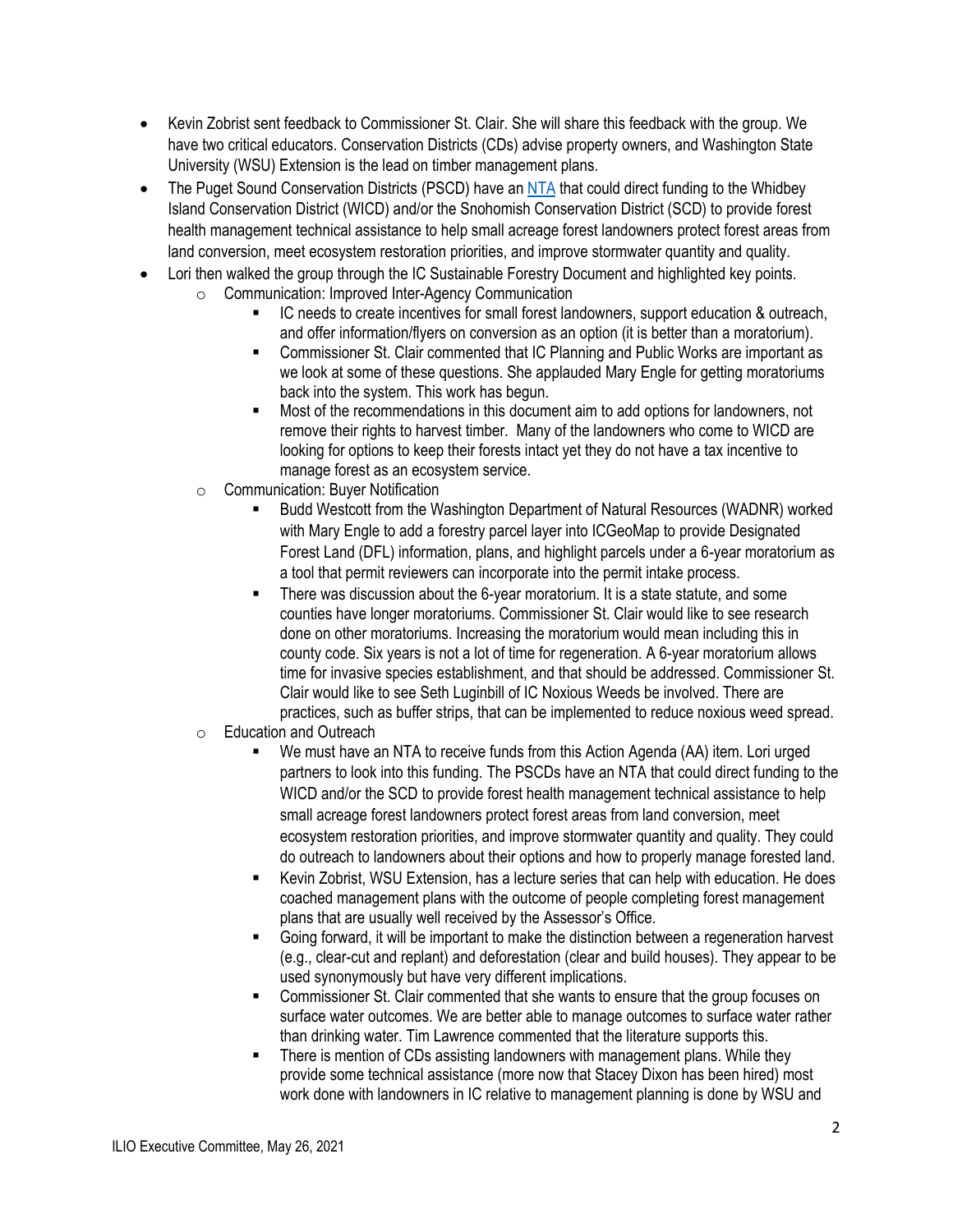WADNR, who are not mentioned. The CDs work with us on this, and in the case of SCD (covering Camano), they contract with us to support landowners in forest management planning. Also, WSU is the lead agency for forest management education in IC, not the CDs, who provide more of the individual support. WSU, SCD, WICD, and WADNR all have very specific roles and we work together in collaboration for synergy, efficiency, better service coverage, and avoiding overlap. It is important for ILIO to understand who does what.

- o Education and Outreach: Proper Forest Land Management
	- There needs to be more education about proper forestland management.
	- There is a small amount of time to fix issues, especially as properties change landowners.
	- Often, when a landowner gets to the point where they do not properly manage their forest and it needs to be clear cut, the timber is less valuable due to disease.
- o Education and Outreach: Forest Practice Options
	- IC needs to offer information on forest practice options for landowners on the IC website and pamphlets at the main office counter.
	- CDs have some funding. We are different because we are islands, and our materials need to represent that.
	- There was a comment that none of Washington's island counties have been a part of the state timber caucus because our forested areas are too small and we are not considered timber counties. We should learn more about the Voluntary Stewardship Program (VSP) and Timber Caucus.
	- The majority of IC is not public forest; it is small private forest. We should keep focusing on the small forest piece, education/outreach, and incentivizing. Our county is most in danger of conversion [\(source\)](https://www.washington.edu/news/2009/03/30/state-may-have-brief-window-to-slow-loss-of-working-forests-to-development/). Residents worry that when a forest is cut it is for development.
	- There was a comment that we need to determine how to reach new buyers.
- o Education and Outreach: Land Stewardship
	- We should take responsibility to protect our resources.
	- There was a comment that it can be suggested to buyers and landowners that there is a benefit for people who leave a high percentage of forest. We can make it more beneficial to leave most of their forest intact as people move here and buy parcels.
- o Education and Outreach: Resources Available to Landowners
	- These resources were identified in researching this topic. We could do a better job of linking these resources on our webpages.
		- The [Small Forest Landowner Regulation Assistance Program](https://www.dnr.wa.gov/programs-and-services/forest-practices/small-forest-landowners/technical-assistance-landowners#:~:text=Any%20landowner%20that%20harvests%20fewer,and%20covers%20all%20of%20Washington.) provides free consultation to landowners.
		- Kevin W. Zobrist is a Professor at WSU, Forestry Extension. He has two webinars he won awards for– Gold and Silver from the Association of National Resource Extension Professionals Association. Here is a link to his webinars: [https://forestry.wsu.edu/webinars/onlinefieldday/2020ofd\\_recordings/](https://forestry.wsu.edu/webinars/onlinefieldday/2020ofd_recordings/)
		- Whidbey Island and Snohomish CDs host excellent forest management program educational opportunities.
		- The website<https://www.globalforestwatch.org/> has maps representing forestry from 2001-2019. These are maps of relative deforestation in the county. With newly available Near Infrared (NIR) remote sensing and Radar for Detecting Deforestation (RADD) canopy data, we can now gain perspectives of forest loss/gain that is otherwise not seen or lost in permit/paper shuffles. You can view canopy cover and forest canopy that was reestablished after clearing.
- o Policy Changes: After-the-fact permit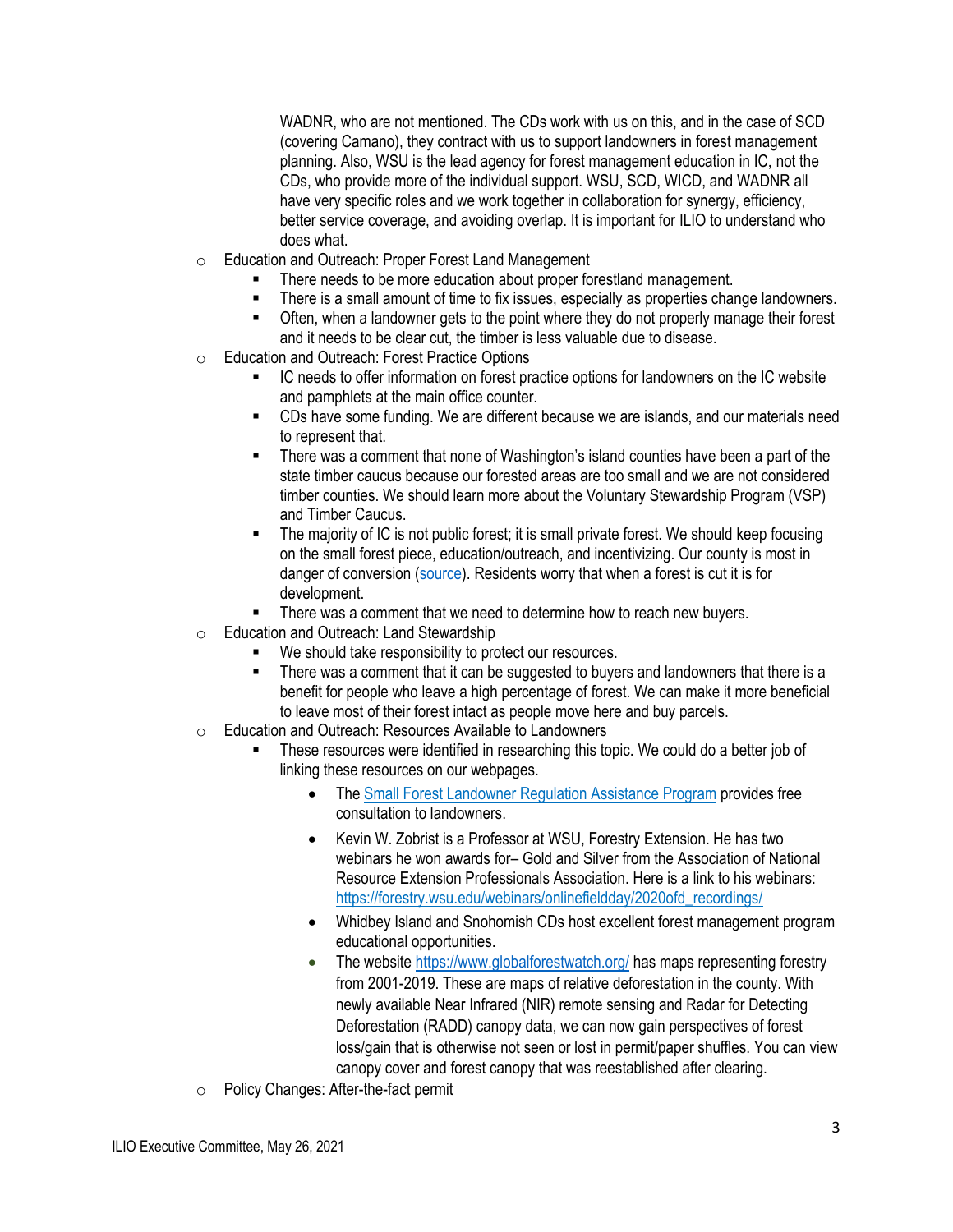- IC should not allow after-the-fact conversions. The notice should be recorded on the title. Tightening up on these repeat offenders is important; IC does have the ability to issue fines for this, in addition to doubling the application fee (this is the current policy). Mary Engle is speaking to her staff about this.
- Putting a moratorium notice on the title would eliminate the "innocent purchaser" loophole.
- o Policy Changes: Increased Collaboration
	- Staff could sign up for emailed notice of all applications for Class II or III permits and engage applicants about options such as Conversion Option Harvest Plans (COHP) and discuss moratorium issues on each permit. We need to ensure that the new Assessor is aware of this to know when applicants for new permits are in the system.
- o Policy Changes: State Environmental Policy Act (SEPA) Review
	- Each land clearing permit could include a SEPA review, especially if a landowner approaches IC to request to lift their moratorium. San Juan County has this requirement. They have advocated to WADNR to treat their county differently since they are comprised of islands. The Forest Practices Rules were not written for islands thus there are opportunities to adjust how we permit land-clearing activities.
	- There was a comment about inviting affordable housing experts to these discussions. Often, deforested parcels become a single family unit rather than development for multiple families. We should have a focus group with developers and partners.
- $\circ$  Incentives: There can be more support for agroforestry and silviculture. There was an NTA for Camano Island.
- o Incentives: Conservation Futures Funding (CFF)
	- This program could be expanded to include VSPs. There are pilot projects in Kitsap County that demonstrate the success of applying CFF to VSP.
- o Incentives: Public Benefit Rating System (PBRS)
	- IC Planning is looking at this this year.
	- Earth Economics is conducting an evaluation now to assess the value of forestland.
	- We can alter the existing PBRS incentive for timer production into conservation tax breaks for forest stands too small for the timber tax credit program (2.5-5 acre).
- o IC Department Improvements: Improved Data
	- IC Planning has a wonderful new staff person who is focused solely on GIS and he is currently working on making improvements to the wetland/stream layers.
- o IC Department Improvements: Make Information Accessible and Transparent
	- Making data more accessible would be helpful to make the information more transparent to the public, giving them the opportunity to provide feedback. Making this GIS dataset available as a public portal will also allow moratoriums to be attached to parcels so that buyers can do their due diligence.
- o IC Department Improvements: Funding
	- CFF could be modified to recognize non-timber values and base tax reduction on ecological/environmental criteria (i.e. size, connectivity, landscape position, natural infrastructure services provided to benefit the public and ecosystem).
	- We could Leverage Real Estate Excise Tax (REET) funding to protect intact forests.
- o IC Department Improvements: IC Forest Management Plan
	- We can develop a forest management plan that aims to mitigate climate change, improve forest health, increase the tree canopy in unincorporated cities, improve public access to forests, enhance salmon habitat, improve water quality and supply, and support a sustainable timber industry. This could direct CFF investments for conservation. A consultant could be hired to do this.